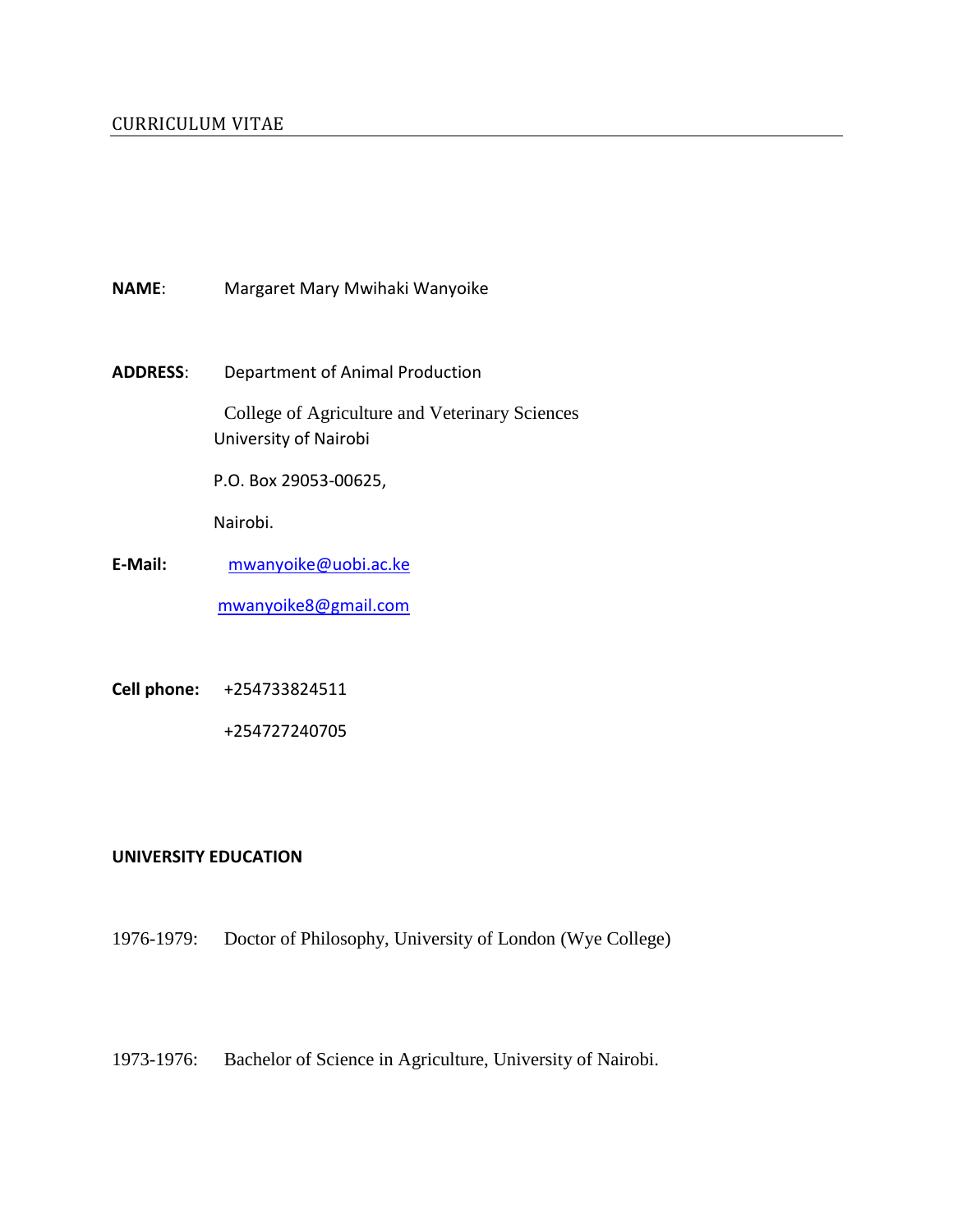## **TEACHING EXPERIENCE**

- 1976: I was briefly employed in the Department of Animal Production as a demonstrator after completion of my BSc. (Agric.) programme.
- 1980: On completion of my Ph.D, I joined the Department of Animal Production as a lecturer.
- 1985: I was promoted to Senior Lecturer

May 1992:I was promoted to Associate Professor a post I hold to date.

#### **ADMINISTRATIVE EXPERIENCE:**

- 1. From July, 1986 to September 1992. Chairman of the Department. Coordinate all teaching and research activities in the Department of Animal Production and administrative duties.
- 2. Have chaired the Research Committee of the National Council for Science and Technology.

## **OTHER PROFESSIONAL DUTIES**

- I have served as external examiner for several universities within and beyond East Africa.
- I have been involved in the deliberations of the A.S.K. International Show Cattle Subcommittee.

• I have availed myself on several occasions for consultation by farmers on their problems in animal production and especially lately related to rabbit production.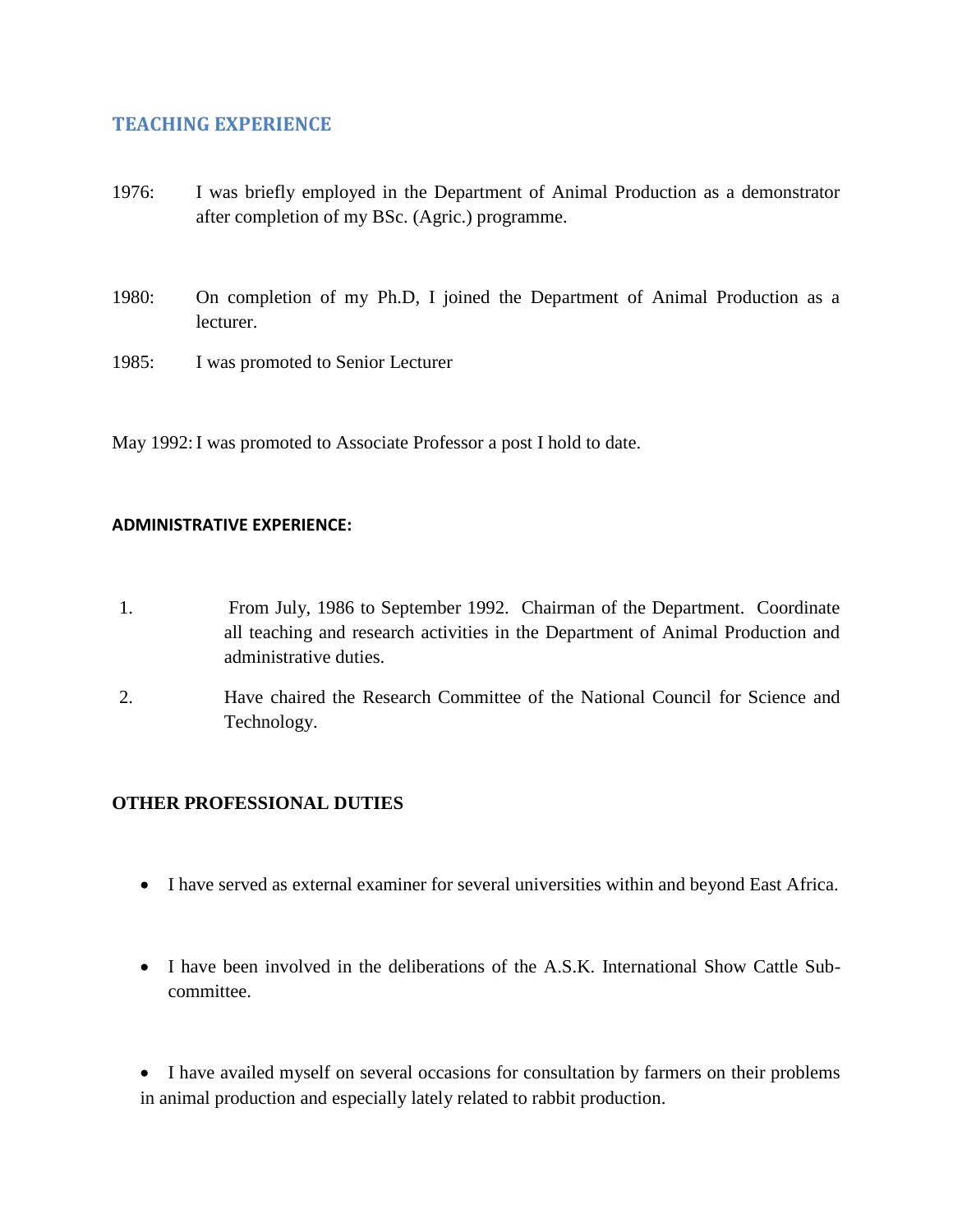- I have availed myself for refereeing scientific papers for the East African Agriculture and Forestry Journal.
- I have served as member of the National Council of Science and Technology and Chair of the Research Committee.
- I am currently serving as a member of a Task Force charged with spearheading promotion of rabbit production under the Ministry responsible for livestock production.

#### **RESEARCH INTERESTS:**

#### **Main research interests are in animal production with emphasis on ruminant nutrition.**

#### **The specific areas are:**

- 1. Beef cattle production systems
- 2. Evaluation of feed resources for ruminants
- 3. Dairy goat production systems in smallholder farms.
- 4. Camel and goat production systems in semi-arid lands environments
- 5. Studies on camel mineral nutrition status, feed and non-feed sources of minerals and effects of mineral supplementation on milk production and calf performance.
- 6. Rabbit production systems.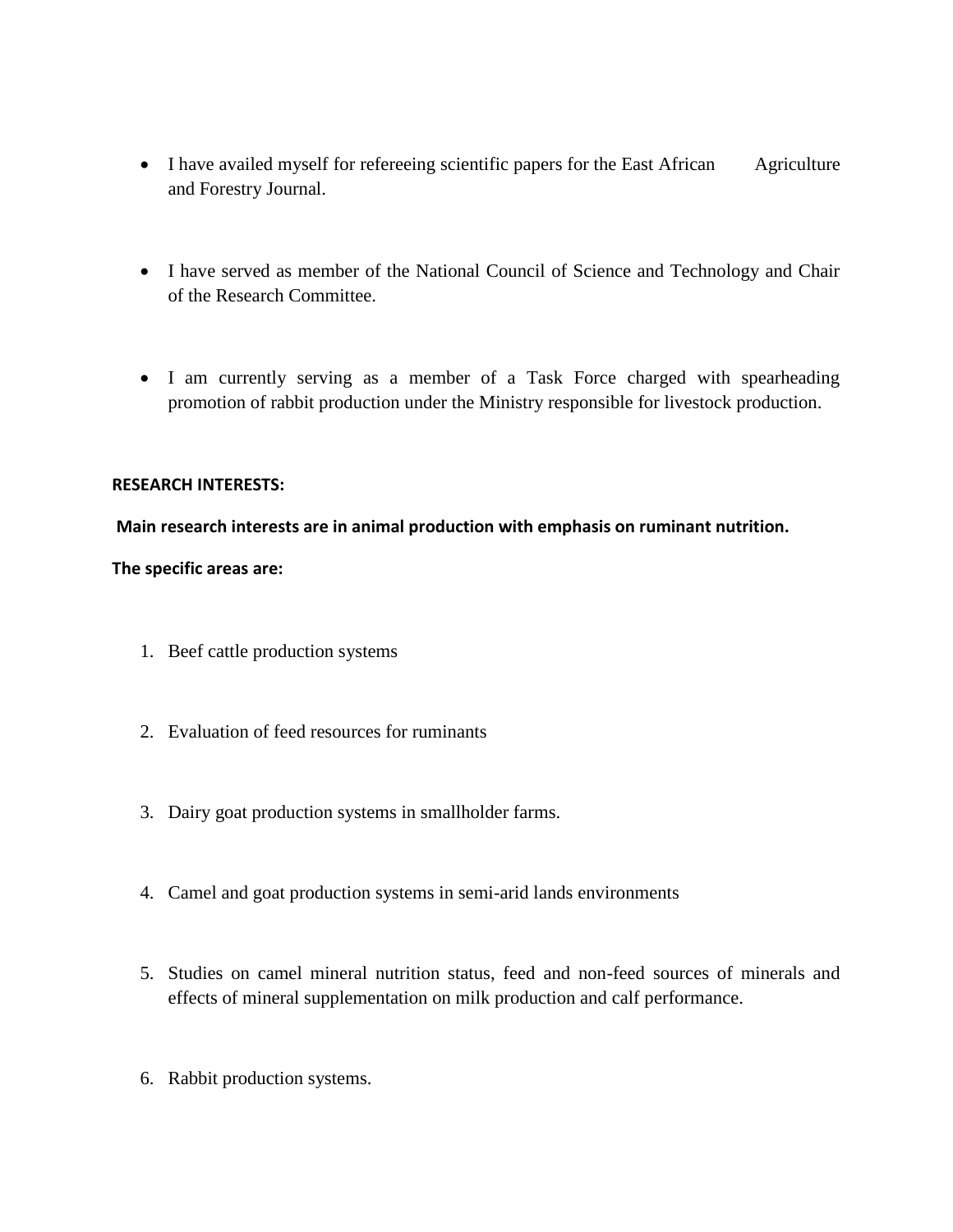- $\triangleright$  I have supervised several MSc and PhD students.
- $\triangleright$  I am currently supervising 3 PhD and 4 MSc students' research projects.

#### **MAJOR CONSULTANCIES**

- Part of the team that prepared the document on Livestock Development Programme, Kenya funded by the EEC. The team made proposals for livestock development particularly for the ASAL areas in Kenya.
- Team Leader for a study on the land use trends in the Transmara Region of Narok District funded by the GTZ. The team made proposals for the adjustments in the research thrust for the second phase of the Transmara Livestock Project on the basis of the changes in land use during the first phase of the project.
- Member of ODA/KARI Mission to identify and prioritise smallholders dairy production research needs.
- Participated as the Livestock Production Specialist in a Project Progress Review of the GTZ-funded Integrated Food Security Programme at Wamba (Samburu District).
- Part of a team that reviewed cattle production systems research and development in Kenya on behalf of KARI.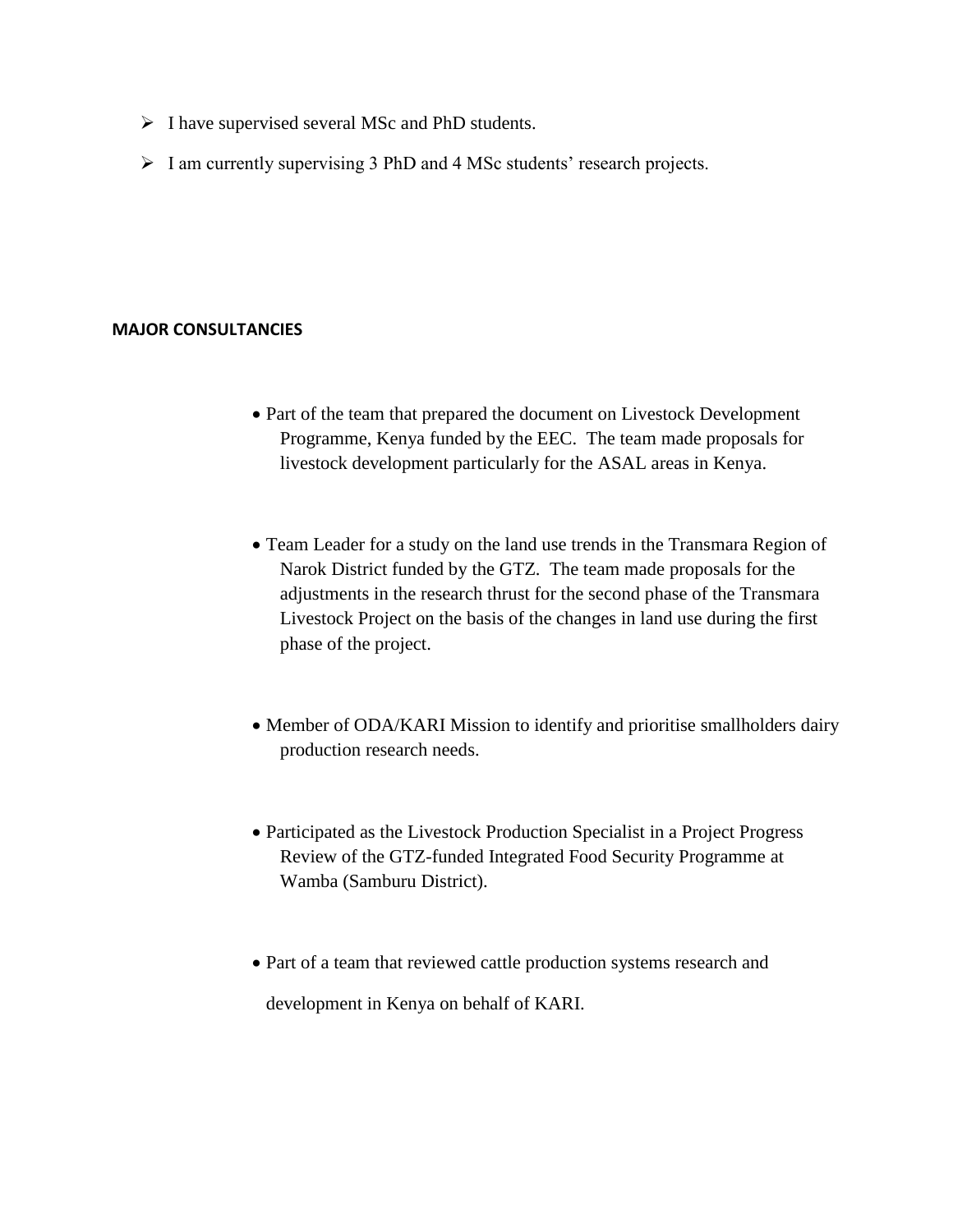# **Below is a list of my publications:**

# **PhD Thesis and Publications in Refereed Journals**

- 1. Wanyoike, M.M., (1979), Beef Production: Studies on feed intake and on the use of a feed additive. Ph.D. Thesis, Wye College University of London.
- 2. Wanyoike, M.M. and W. Holmes, (1979). Utilization of Monensin as a Feed Additive for Beef Cattle, Animal Production 28:146.
- 3. Wanyoike, M.M. and W. Holmes, (1981). The effects of Winter Nutrition on Subsequent Liveweight Performance and Intake of Herbage by Beef Cattle. J. Agriculture Science Camb. 97:221.
- 4. Wanyoike, M.M. and w. Holmes, (1981). A comparison of Indirect Methods of Estimating Feed Intake on Pasture, Grass and Forage Science. 36:221.
- 5. Kayongo, S.B., Wanyoike, M.M. and H. Kayongo-Male. (1984). Red Maasai sheep: Effect of Pre- and Post-partum Concentrate Supplementation on Performance. International Goat and Sheep Research. 2:283.
- 6. Kayongo, S.B., Wanyoike, M.M., and H. Kayongo-Male. (1984). The effects of Pre- and Post-partum Concentrate Supplementation on Productivity of Small East African Goats Grazed on Range. Bull. Animal Health Production Afr. 32:31.
- 7. Karachi, M.K., and Wanyoike, M.M. (1986). The Effect of Concentrate Supplementation on Growth of Steers Grazing Natural Pastures. Bull. Animal Health Production. Afr. 34.109.
- 8. Wanyoike, M.M., A.H. Mehesha, A.N. Said. P.N. Karau (1988). Influence of Nitrogen Supplementation Voluntary Intake and Liveweight Performance of Wether Sheep on Wheat Straw Diet. Bull. Anim. Hlth./ Prod. Afr. 37(4).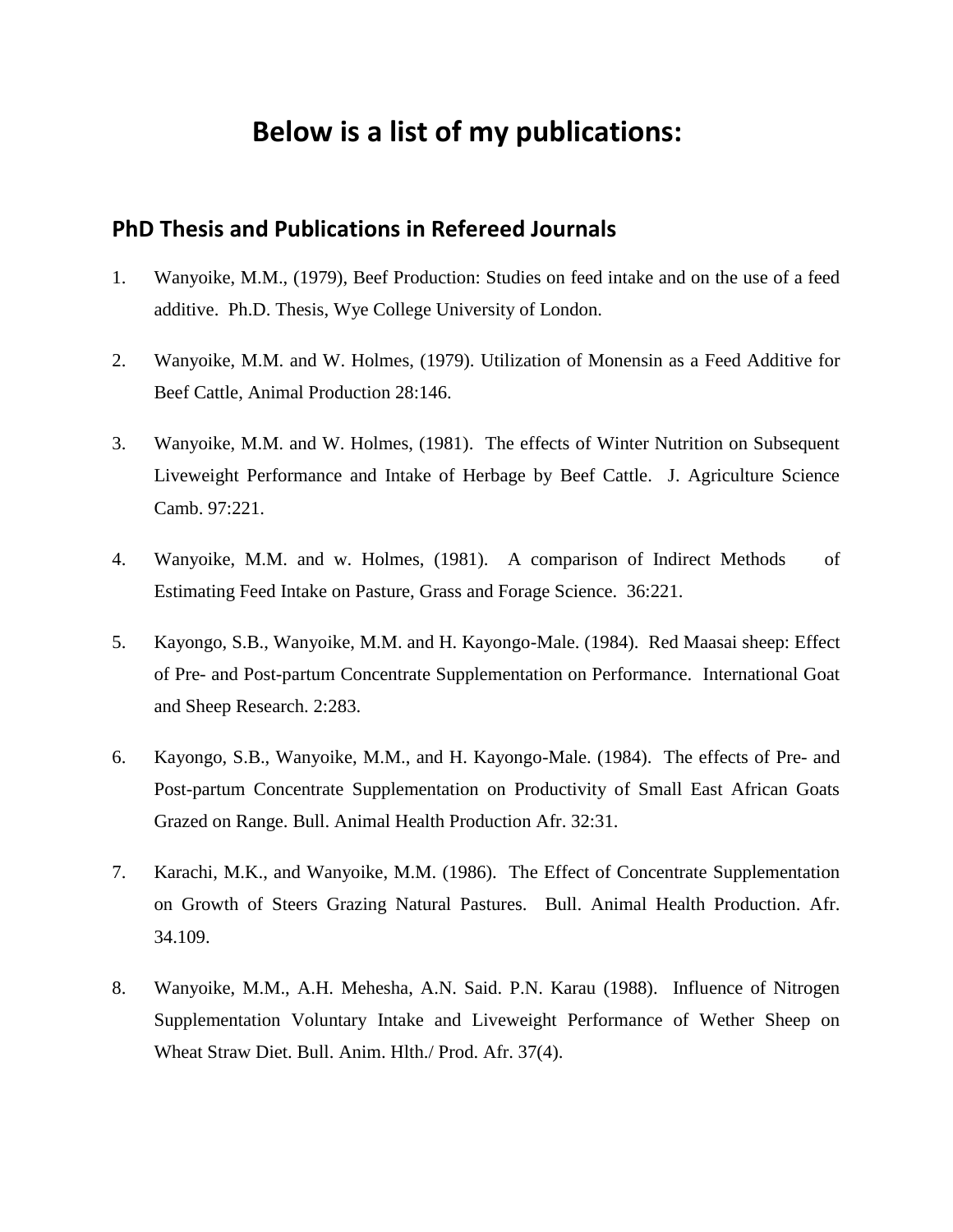- 9. Karachi, M.K. and M.M. Wanyoike (1990). Response of Growing Boran steers to Monensin supplementation- Research Note. East African Agricultural & Forestry Journal 54:221.
- 10. Mutetikka, D.B., M.M. Wanyoike and A.B. Carles (1990). The Effect of Level of Supplementation to Diets of Rhodes Grass (Chloris gayana) Hay, Maize (Zea Mays) Leaves and Sweet Potato (Ipomea batatas) Vines on Performance of Weaner Rabbits. Journal of Applied Rabbit Research 13:179.
- 11. Kanui, T.I., Mwendia, C., Aulie, A. and Wanyoike, M. (1991) Effects of temperature on growth,food uptake and retention time of juvenile Nile crocodiles (*Crocodylus niloticus*).Comparative Biochemistry and Physiology, 99A (1991): 453-456.
- 12. Ruvuna, F., J.F. Taylor, M. Okeyo, M..M. Wanyoike and C. Ahuya (1992). Effect of Breed and Castration on slaughter weight and carcass composition of goats. Journal of Small Ruminants Research 7: 175.
- 13. Rutagwenda T. and Wanyoike M. M. (1992). Seasonal changes in livestock diets in a semiarid environment in Northern Kenya. [www.fao.org/wairdocs/ILRI/x5519Bx5519b.htm](http://www.fao.org/wairdocs/ILRI/x5519Bx5519b.htm)
- 14. Kariuki J. N., Wanyoike M. M. and Abate A. (1993). Rumen dry matter degradability of Napier grass. Bull. Anim. Prod. Afric. 41:239-244
- 15. Okeyo, A.M., Ahuya, C.O. and Wanyoike, M.M. 1998. Carcass Tissue distribution and characteristics of small E.A. and Galla Goats and their F1 crosses to Toggenburgh and Anglo-Nubian. Indian Journal of Animal Science 71(9): 868.
- **16.** Noor, I.M., Wanyoike, M.M., Wakhungu, J.W. and Wahome, R.G., 1998. The state of health in Somali and Borana camel herds in Moyale District, Kenya. The Kenya veterinarian 23:155-158. – **1998**
- **17.** Noor, I.M., Wanyoike, M.M., Wakhungu, J.W. and Wahome, R.G., 1998. Assessment of pastoral camel production system in Moyale district. The Kenya veterinarian 23:155-158. - **1998**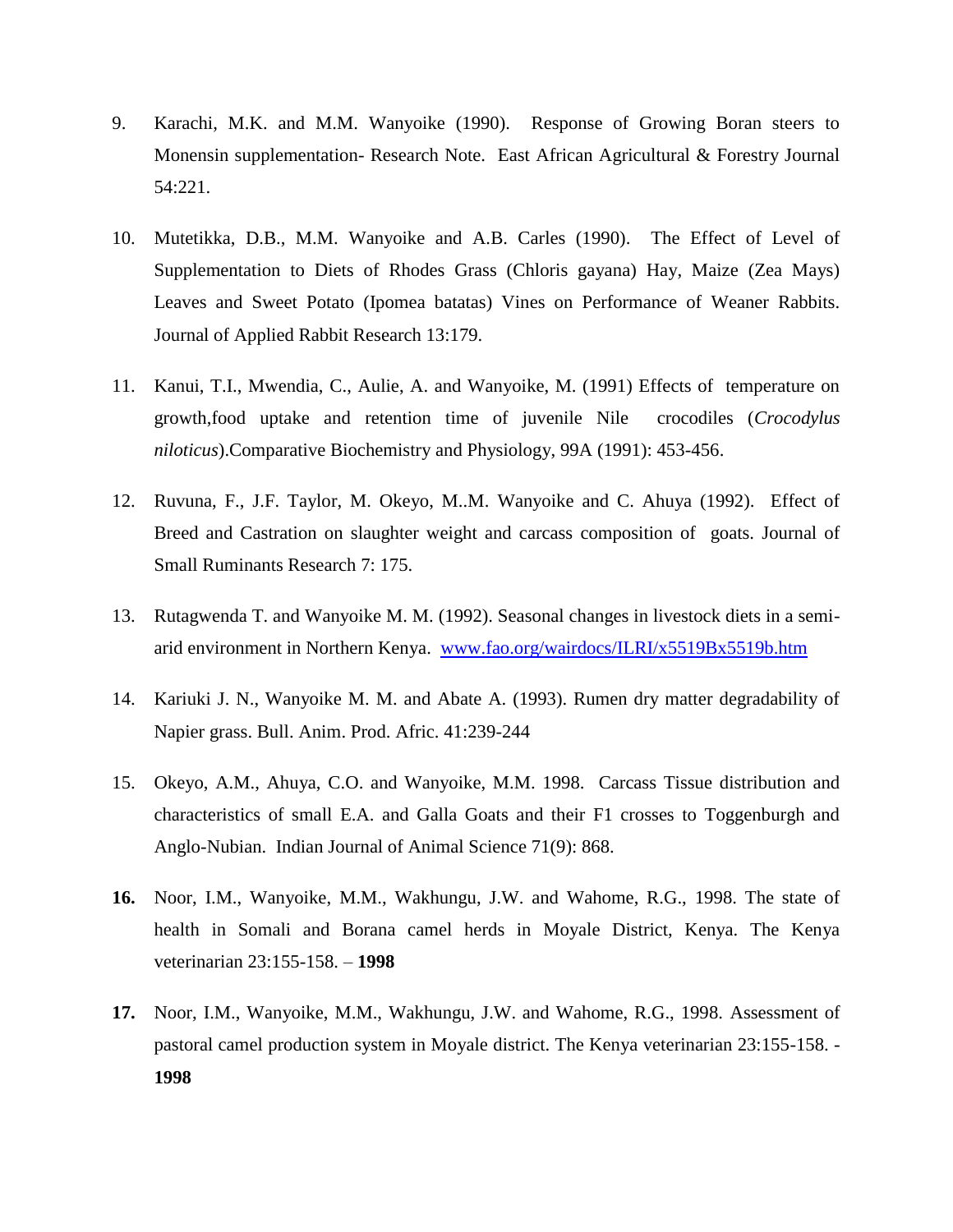- **18.** Gachuiri, C.K., R.G. Wahome, P.N. Mbugua, M.M. Wanyoike, J.M.Z. Kamau and S.J.M. Munyua. 1998. Performance of dairy animals under two zero grazing systems in Kiambu and Nyandarua districts. The Kenya Veterinarian 23:180-182 – **1998**
- **19.** Kinuthia, M.N., J.W. Wakhungu, M.M. Wanyoike and C.K. Gachuiri. 1998. Milk production performance of dairy goat crosses on smallholdings in central Kenya. The Kenya Veterinarian 23:196-198. – **1998**
- **20.** Gachuiri, C.K., R.G. Wahome, P.N. Mbugua, M.M. Wanyoike, J.M.Z. Kamau and S.J.M. Munyua. 1998. Performance of dairy animals under two zero grazing systems in Kiambu and Nyandarua districts. The Kenya Veterinarian 23:180-182 – **1998**
- **21.** Gachuiri, C.K., R.G. Wahome, P.N. Mbugua, M.M. Wanyoike, J.M.Z. Kamau and S.J.M. Munyua. 1998. Performance of dairy animals under two zero grazing systems in Kiambu and Nyandarua districts. The Kenya Veterinarian 23:180-182 - **1998**
- 22. Osolo, K.N.,Kinuthia J. N., Gachuiri C. K., Okeyo A. M., Wanyoike and M. Okomo (2001). Plant species abundance and forage selection by goats in the semi-arid lands of East-Central Kenya. <www.fao.org/wairdocs/ilri/x5473b/x5473b21.htm>
- 23. M.M. Wanyoike and R.G. Wahome, (2004). Research and Development of Cattle Production Systems. *In: Cattle Production in Kenya-Strategies for planning and implementation, K.A.R.I., Nairobi. ISBN: 9966-879-57-9, pp85-133*
- 24. S.G. Kuria, M.M. Wanyoike, C.K. Gachuiri sand R.G. Wahome, (2004). Indigenous camel mineral supplementation knowledge and practices on Manyatta based camel herds by the Rendille pastoralists of Marsabit district, Kenya. Livestock Research for Rural Development 16 (7) 2004.
- 25. Kuria S. G., R.G. Wahome, C.K. Gachuiri and M.M. Wanyoike, (2004). Evaluation of forages as mineral sources for camels in Western Marsabit, Kenya. South African Journal of Animal Science 2004, 34 (3):180-188.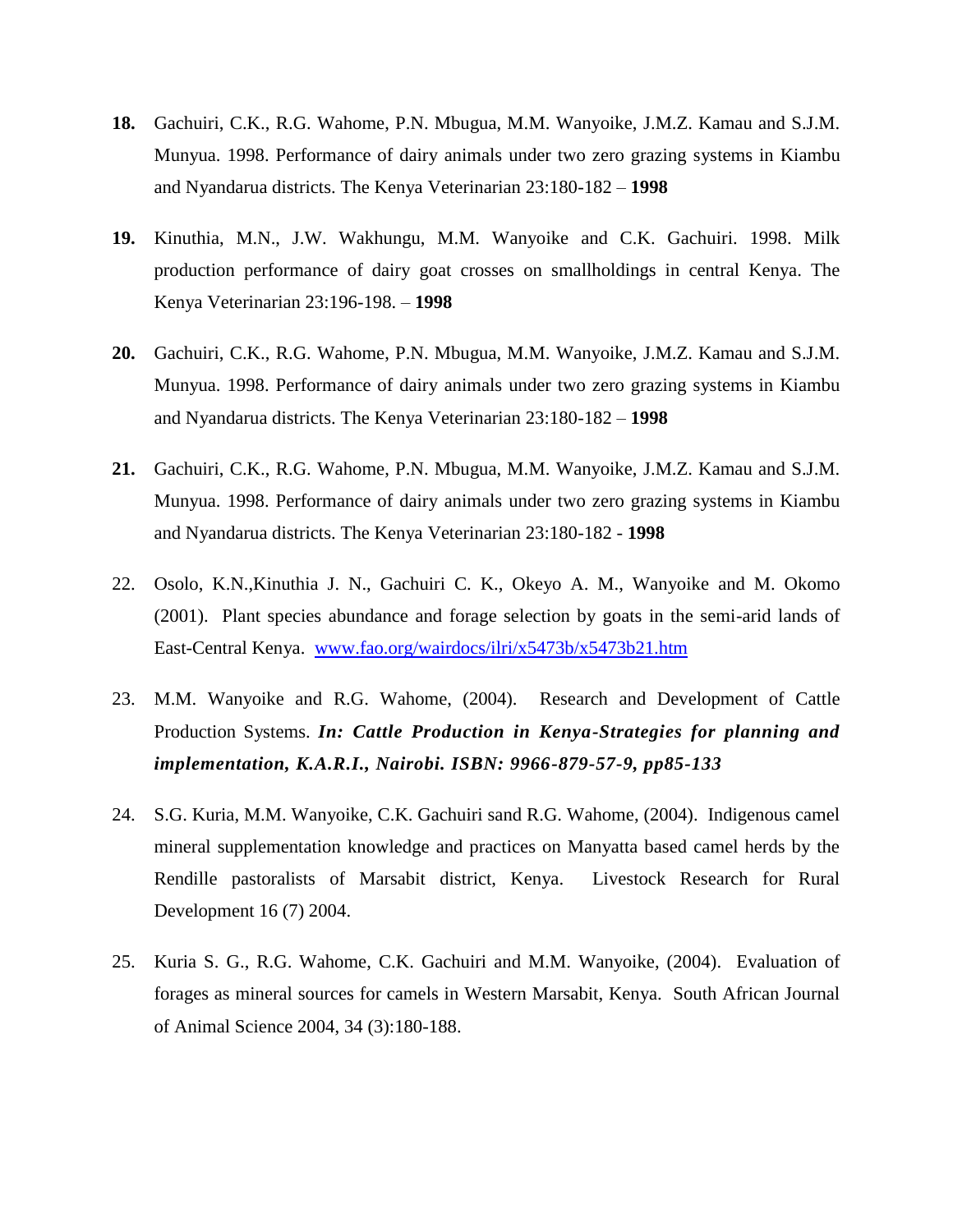- 26. Kuria S.G., C.K. Gachuiri, M.M. Wanyoike and R.G. Wahome, (2004). Effect of mineral supplementation on milk yield and calf growth of camels in Marsabit district, Kenya. Journal of camel practice and Research 11 (2):87-96.
- 27. Kuria S.G., M.M. Wanyoike, C.K. Gachuiri and R.G. Wahome, (2005). Nutritive value of important range forage species for camels in the Rendille area of Marsabit district, Kenya. Tropical and Subtropical Agro-Ecosystems 5:14- 24 -2005.
- 28. Mwendia S. W., Wanyoike M. M., Wahome R. G. W. and Mwangi D. N. (2006). Farmers' perceptions on importance and constraints facing Napier grass production in Central Kenya. [www.lrrd.org/lrrd18/11/mwen18160.htm](http://www.lrrd.org/lrrd18/11/mwen18160.htm)
- 29. Kuria S. G., Wanyoike M. M., Gachuiri C. K. G. and Wahome R. G. W. (2006). Effect of mineral supplementation on plasma minerals concentration of camels (camelus dromedaries) in Kenya. Int. J. Agric. Biol. 8:168-171
- 30. Mwendia S. W., Wanyoike M. M., Wahome R. G. W. and Mwangi D. N. (2007). Effect of napier head smut disease on napier yields and disease coping strategies in farming systems in Central Kenya. [www.lrrd.org/lrrd19/8/mwen19109.htm](http://www.lrrd.org/lrrd19/8/mwen19109.htm)
- 31. Kuria S. G., R G. Wahome, C K. Gachuiri, M M. Wanyoike and J N. Mwangi. (2007) Use of linear body measurements in estimating live weight of camel (*Camelus dromedaries)* in Kenya. Journal of Camel Practice and Research 14(1): 21-25
- 32. M Syomiti, M Wanyoike\*, R G Wahome\* and J K N Kuria 2010. *In sacco* probiotic properties of effective microorganisms (EM) in forage degradability. Livestock Research for Rural Development 22(1) 2010 [\(www.lrrd.org/lrrd22/1/syom22008.htm\)](www.lrrd.org/lrrd22/1/syom22008.htm)
- 33. M Syomiti, M Wanyoike\*, R G Wahome\* and J K N Kuria 2011. The status of maize stover utilization as feed for livestock in Kiambu and Thika districts of Kenya: Constraints and Opportunities. SA Journal of Animal Science 4(1): 8-13.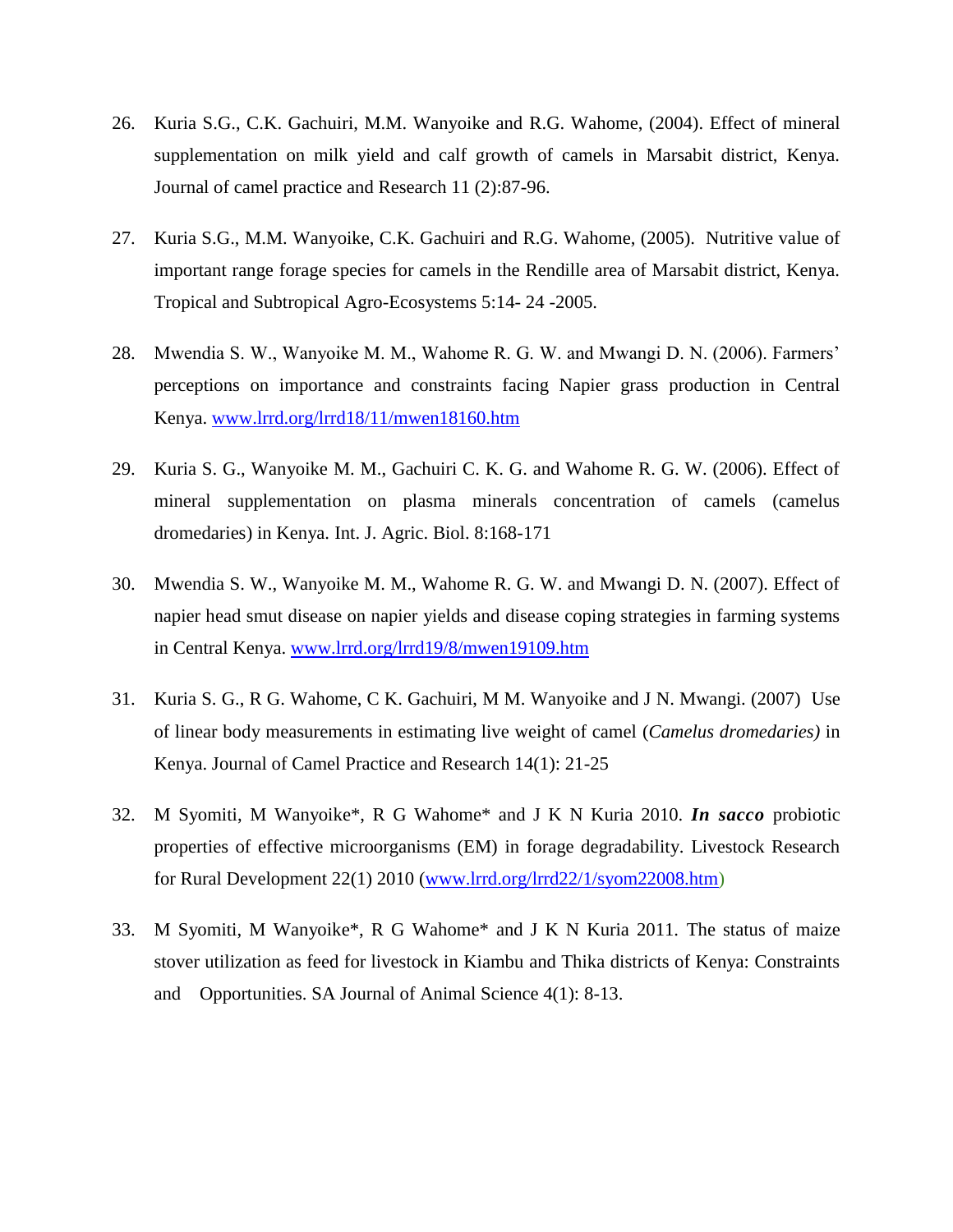# Publications in Scientific Workshops Proceedings

- 1. Kayongo, S.B., Wanyoike, M.M., and H. Kayongo-Male. (1984). The effects of Pre- and Post-partum Concentrate Supplementation on Productivity of Small East African Goats Grazed on Range. Bull. Animal Health Production Afr. 32:31.
- 2. Okeyo, M.A., Wanyoike, M.M., Gichuru W. Ruvuna F., Cartwright, T., Wachira, J.D. (1985). Comparison of Edible Meat Yields Among Different Goat Breeds and Crosses. Proceedings Small Ruminant CRSP workshop, Kenya.
- 3. Okeyo, M.A., Kayongo-Male, H., Ruvuna, F., Wanyoike, M.M. Cartwright, T., and Lumiti (1985). Feeding and Behaviors Patterns of Different Goat Breeds at Ol Magogo. Proceeding of Small Ruminant CRSP Workshop, Kenya.
- 4. Abate, A., Kayongo-Male, H., Wanyoike, M.M. (1985). Fodder for High Potential Areas in Kenya. Proceedings of a PANESA Workshop held in Nairobi, Kenya. 11-15 November, 1985.
- 5. Okeyo, A.M., M. Wanyoike, F. Ruvuna, W.N. Gichuru, T.C. Cartwright and J.D. Wachira 1985. Comparison of edible meat yield among different goat breeds and crosses at Naivasha. Proc. 4th SR-CRSP Kenya Workshop. Held at Kabete Nairobi, Kenya, pp. 78-82.
- 6. A.N. Said and M. Wanyoike (1986). The Prospects of Utilizing Urea Treated Maize Stover by Smallholders in Kenya – What Other Feed Alternatives. Paper presented at the ARNAB Workshop on Utilization of agriculture By-products as Livestock Feeds in Africa held in Blantyre, Malawi in September, 1986.
- 7. Abate, A., M. Wanyoike and A.N. Said (1987). Milk Production Under Integrated Farming Systems in Kenya. Proceedings of IDF Seminar Held in Nairobi, Kenya 9-13 March, 1987.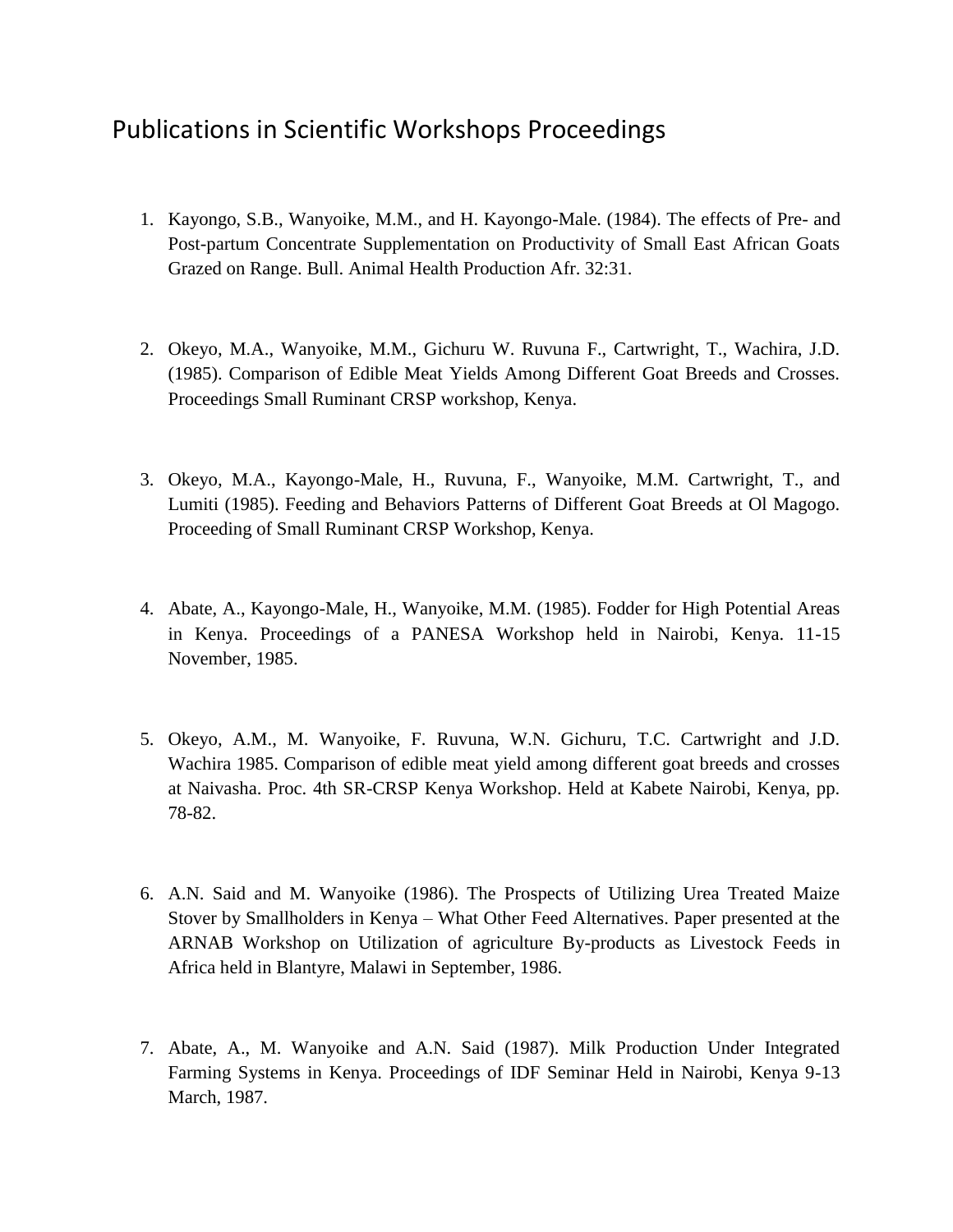- 8. Kariuki, J.N., M.M. Wanyoike and A. Abate (1988). Effect of age on Yield, in Vitro Dry Matter Digestibility, Leaf; Stem Ratio and Percent Dry Matter of Two Napier Grass (Pennisetum purpureum) cultivars. Proceedings of Animal Production Society of Kenya (APSK) Regional Conference held in Nairobi, Kenya. 23-25 November, 1988.
- 9. Wanyoike, M.M., A.M. Okeyo, F. Ruvuna, C.O. Ahuya and T.C. Cartwright (1989). Comparative Carcass Yields and Components of Different Goat Breed Groups. Paper presented at the SR-CRSP/APSK Workshop held in Nairobi, Kenya. 22-23, February, 1989.
- 10. Nyakalo, S., M.S. Badamana and M. Wanyoike (1989). The Effect of Increasing Chicken Manure Levels in Supplemental Diets for Lactating Galla Goats on Milk Production. Paper presented at the SR-CRSP/APSK Workshop held in Nairobi, Kenya. 22-23 February 1989.
- 11. Onyango, T.A. and M.M. Wanyoike (1989). Sorghum and Millet: Their Potential as Forage crops. Paper presented at the National Workshop on Sorghum and Millet Food System in Kenya at the K.I.A. Conference Centre, Nairobi, 10th –12th April, 1989.
- 12. Badamana, M.S. and M.M. Wanyoike (1989). The Potential of Non-conventional Feeds in Dairy Units. Paper presented at the Kenya Veterinary Association Conference held at Muguga, Kenya on 19th-21st April, 1989.
- 13. Wanyoike, M.M., J.B. Ochuonyo and H. Cheruiyot (1989). State of the Art of Cattle Milk and Meat Production in Kenya. Paper presented at the Consultative Workshop on Collaborative Cattle Milk and Meat Research in East and Southern Africa held at Kadoma,. Zimbabwe 12th-15th June, 1989.
- 14. Abate, A, M.M. Wanyoike, M.S,. Badamana and A.N. Abate (1989) towards Improving Animal Production in the Rangelands of Kenya. Paper presented at the XVIth International Grassland Congress, Nice France, 4th-11th 1989.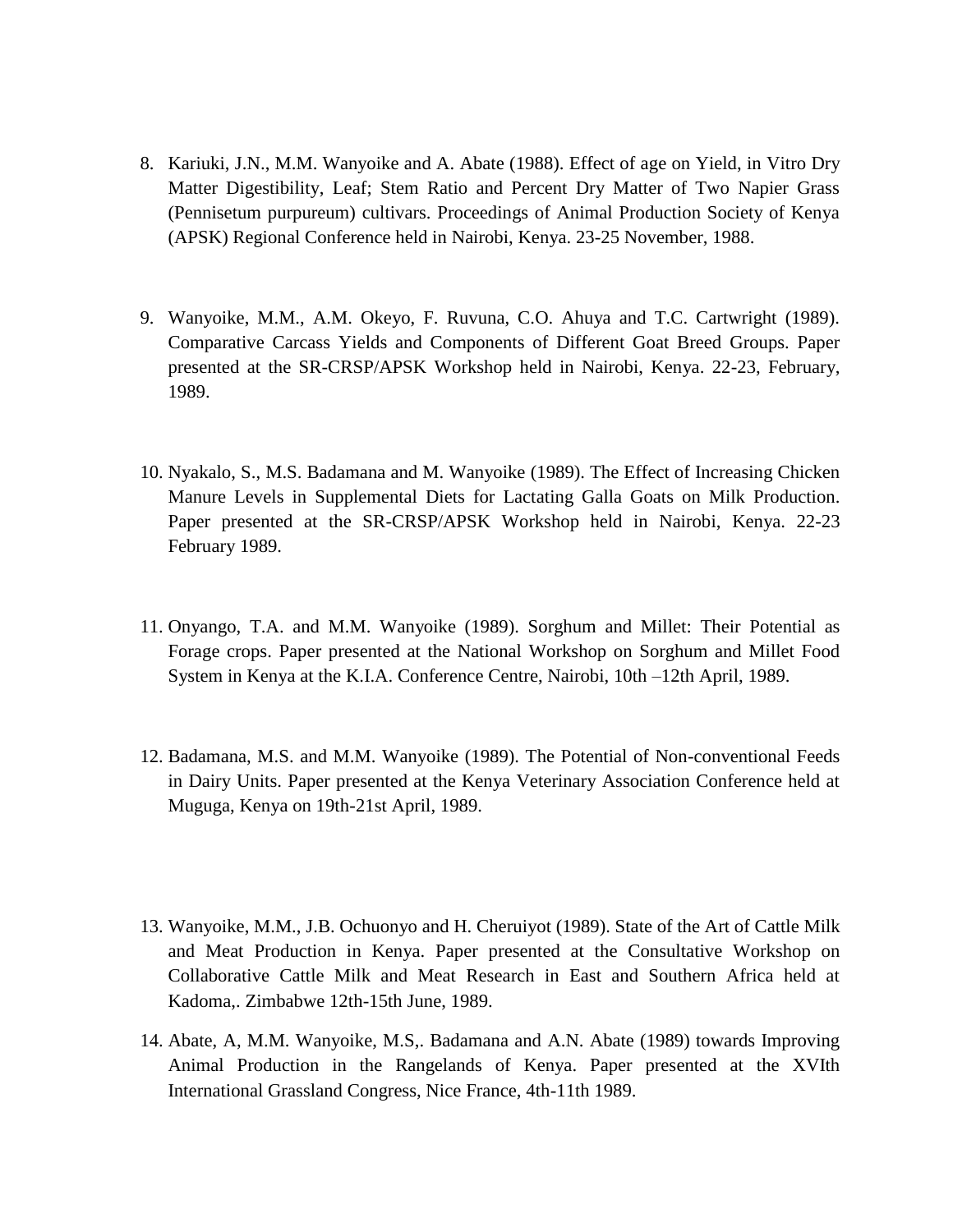- 15. Nyakalo, S., M.S. Badamana and M.M. Wanyoike (1989). The effect of inclusion of poultry litter in a supplement on Diet Composition, Voluntary intake and digestibility in lactating Galla goats. Paper presented at the APSK symposium held at the Wildlife and fisheries Training Institute Naivasha 30th November – 1st December, 1989.
- 16. Nyakalo, S., M.S. Badamana and M.M. Wanyoike (1990). Milk production and kid performance of Galla Goats supplemented with Poultry waste. In the Proceedings of the 8th SR-CRSP Scientific Workshop, Nairobi, Kenya 7th –8th March, 1990.pp. 221-231.
- 17. Badamana, M.S., A.N. Said, M.M. Wanyoike and A. Abate (1990). Improving ruminant livestock production in sedentary smallholder farming systems in Kenya. Paper presented at the 1st Pan-Commonwealth Veterinary Conference held in Harare, Zimbabwe 10th-14th September, 1990.
- 18. Mwendia, C.M.T., M.M. Wanyoike and P.N. Mbugua (1990). Effect of Beta-carotene supplementation on the fertility of dairy cattle in Kenya. Paper presented at the Animal Production Society of Kenya symposium held from 1st-2nd November, 1990 at Egerton University, Njoro, Kenya.
- 19. Kayongo, S.B. and M.M. Wanyoike (1990). Recycling poultry waste as a supplement for ruminants. Paper presented at the 17th Annual Scientific meeting of the Tanzania Society of Animal Production held in Arusha, Tanzania, 25th-27th September, 1990.
- 20. Wanyoike, M.M. (1990). Milk production systems in Kenya. Paper presented at a Regional Workshop on Assessment of Animal Agriculture in sub-Sahara Africa, Eastern and Southern Africa November, 28th-0th, 1990, ILRAD, Nairobi, Kenya,
- 21. Nyakalo, S., M.S. Badamana and M.M. Wanyoike, (1991). Methods of measuring milk yield from Galla goats. In: Proceedings of the 9th SR-CRSP Scientific workshop held in Nairobi, Kenya, pp. 131-136.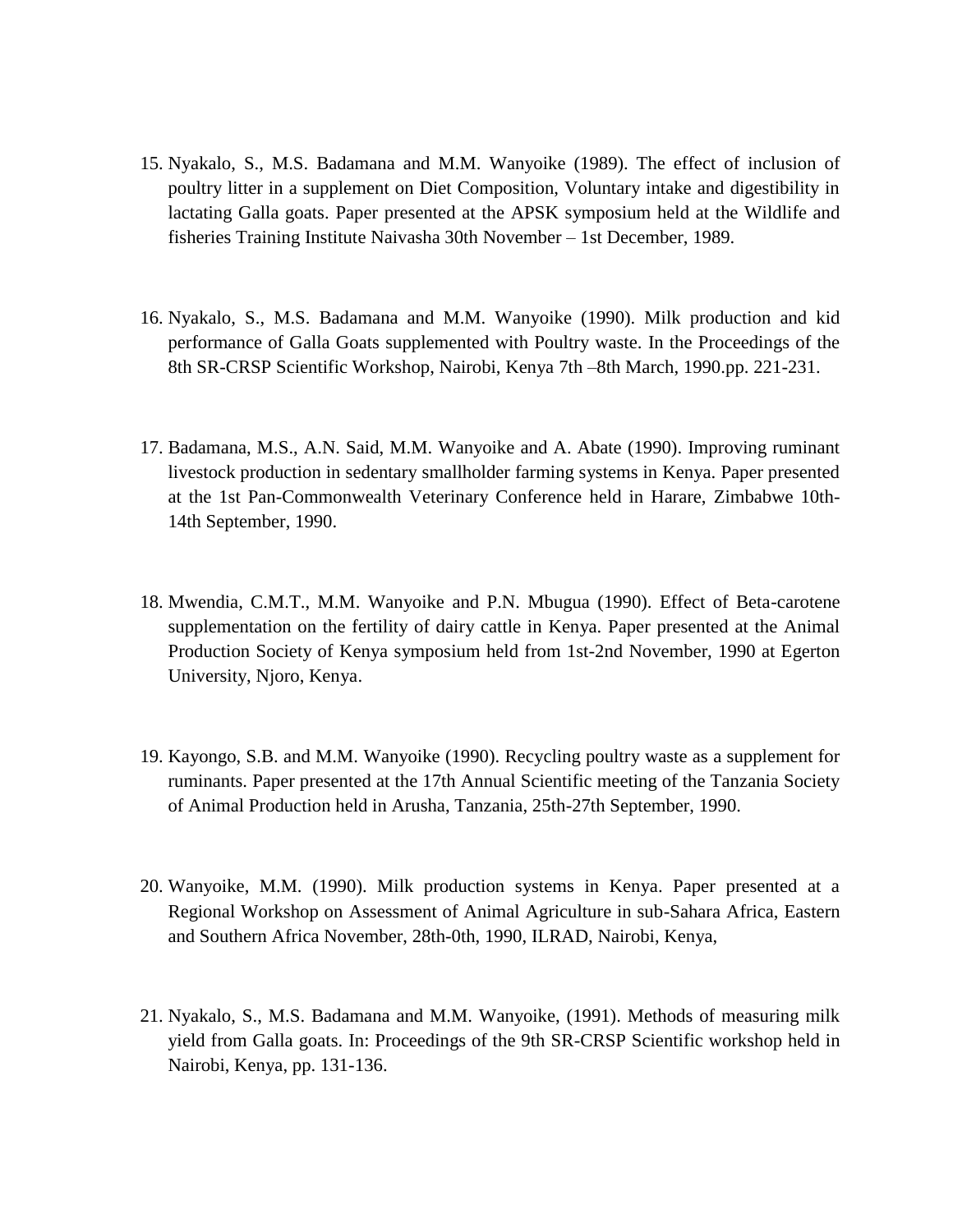- 22. Wanyoike, M.M., (1991). Issues on Livestock Research with emphasis on Nutrition in sub-Saharan Africa. Paper presented at the 1991 Summer Institute for African Agricultural Research at the University of Wisconsin, Madison.
- 23. Kayongo, S.B., Wanyoike, M.M., Nyagah, P.N., Maitho, T.E. and Mbugua, P.N. (1991). The complementary role of caged layer waste as a nitrogen source in crop residues utilization. Proceedings of the PANESA/ARNAB joint workshop, Gaborone, Botswana, 4th-8th March, 1991.
- 24. Wanyoike, M.M., (1992). Animal Science Research in Africa. Paper presented at the 1992 Summer Institute for African Agricultural Research a t the University of Wisconsin, Madison, U.S.A.
- 25. Okeyo, A.M., Inyangala, B.A.O., Githigia, S.M., Munyua, S.J.M., Wanyoike, M.M., Gachuiri, C.K. and Okomo M. (1994). Reproductive Performance and level of gastrointestinal parasite infestation in Goats on-farm and on-station at Machanga's, Embu, Kenya. Proceedings of the Third Biennial Conference on the African Small Ruminant Research Network, UICC Kampala, Uganda.
- 26. Osolo, N.K., Kinuthia, J.N., Gachuiri, C.K., Okeyo, A.M., Wanyoike, M.M. and Okomo, M. (1994). Species abundance, preference and nutritive value of goat diets in the semiarid lands of East Central Kenya. Proceedings of the Third Biennial Conference on the African Small Ruminant Research Network, UICC Kampala Uganda 5th-9th December, 1994.
- 27. Mbugua, P.N., Gachuiri, C.K., Wahome R.G., Abate, A.A., Wanyoike, M.M.,Munyua, S.J.M. and Kamau, J.M.Z. 1995. Development of feed supplementation strategies for improving productivity of dairy cattle in Kenya. **– Paper presented at the IAEA meeting, Rabat, Morocco**
- 28. Githigia, S.M., M.A. Okomo, B.O. Inyangala, M. Okeyo, M.M. Wanyoike, S.T. Munyua, S.M. Thamsborg and N.C. Kyvsgaard 1995. Economically impotent diseases of goats in a semi-arid area of Kenya. Proceedings of the 8th International Conference of Institutions of Tropical Veterinary Medicine, Berlin, Germany 25th-27th September, 1995 (Poster presentation).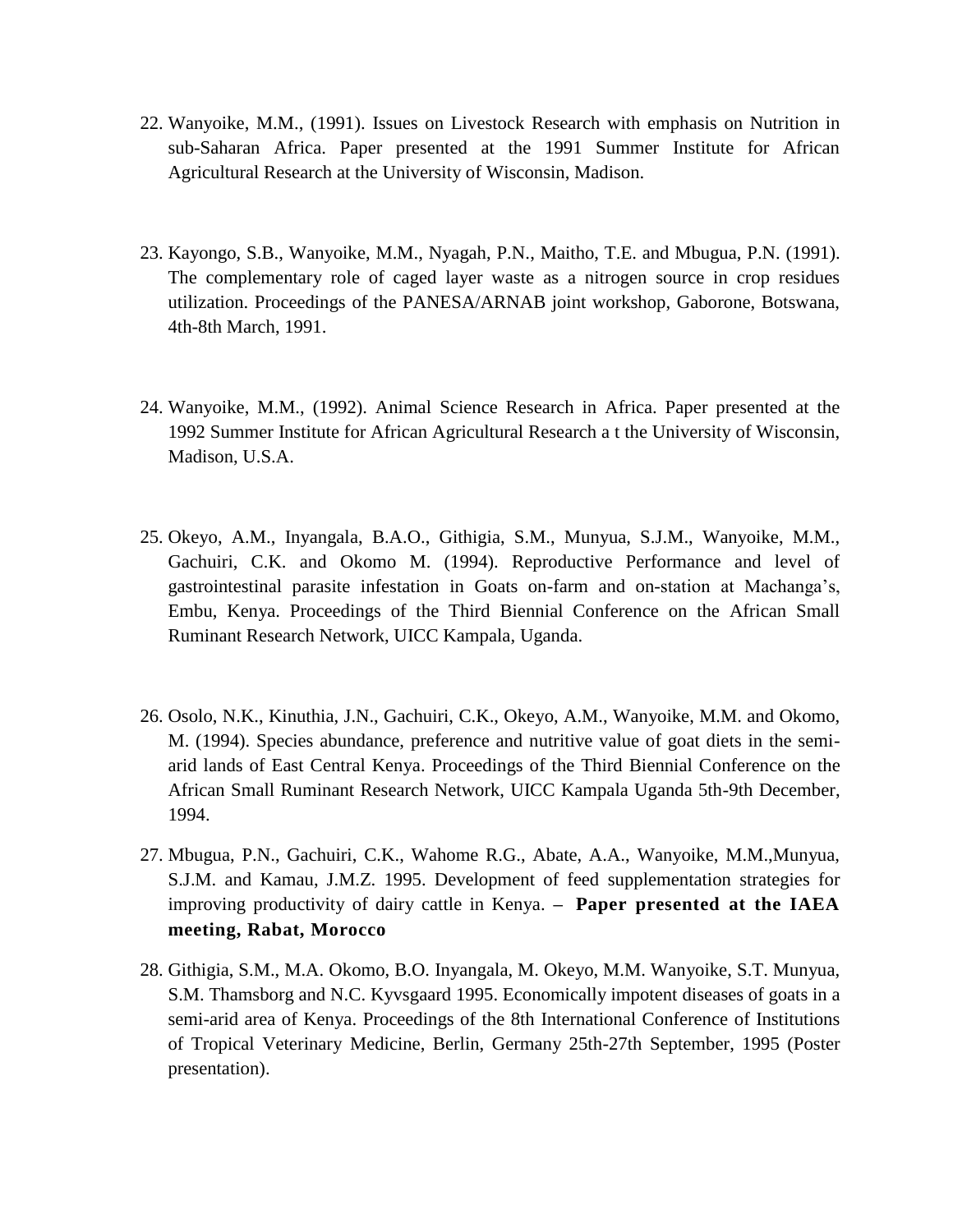- 29. Githigia, S.M., M.A. Okomo, B.O. Inyangala, M. Okeyo, M.M. Wanyoike, S.T. Munyua, S.M. Thamsborg and N.C. Kyvsgaard (1995). Proc. Of the 17thh Symposium of the Scandinavian Society of Parasitology, Finland 15-17th June, 1995. (Bulletin of the Scandinavian Society for Parasitology).
- 30. Okeyo, A.M., B.A.O. Inyangala, S.M. Githigia, S.J.M. Munyua, C.K. Gachuiri, M.M. Wanyoike and M.A. Okomo, (1996). Genetic studies of Galla and E.A. Goats and their correlated growth and reproductive performance under different nutritional levels and Haemonchus challenge. Prof. 4th Biennial Conference of the East African Small Ruminant Research Network, 9-13th December, 1996. KEI Addis Ababa, Ethiopia.
- 31. Kinuthia, M.N., Wanyoike, M.M. , Gachuiri, C.K. and Wakhungu, J.W. (1998). Milk production performance of dairy goat crosses on smallholder farms in Central Kenya. **In:**  Proceedings of the Biennial Scientific Conference of the Faculty of Veterinary Medicine, University of Nairobi, Kenya. Pp 196-198.
- 32. M.M. Wanyoike, R.G. Wahome and S.G. Mbogoh, (2005). Issues constraining Production, processing and marketing of dairy and other livestock products. Paper presented at the "National Conference on Revitalising the Agricultural sector for Economic Growth" held at Safari Park Hotel – Nairobi, 20th – 24th February, 2005.
- 33. Serem, J., Mailu, S., Wanyoike, M.M., Mwanza, R., Gachuiri, C.K., Borter D.K., Gathumbi, P. K., Karuri E.G., Kiarie N. and Lwoyero, J. Characterisation of rabbit production systems in Kenya. Proceedings of Annual Scientific Symposium of the Animal Production Society of Kenya held in Nyeri on 11<sup>th</sup>-13<sup>th</sup> April, 2012.